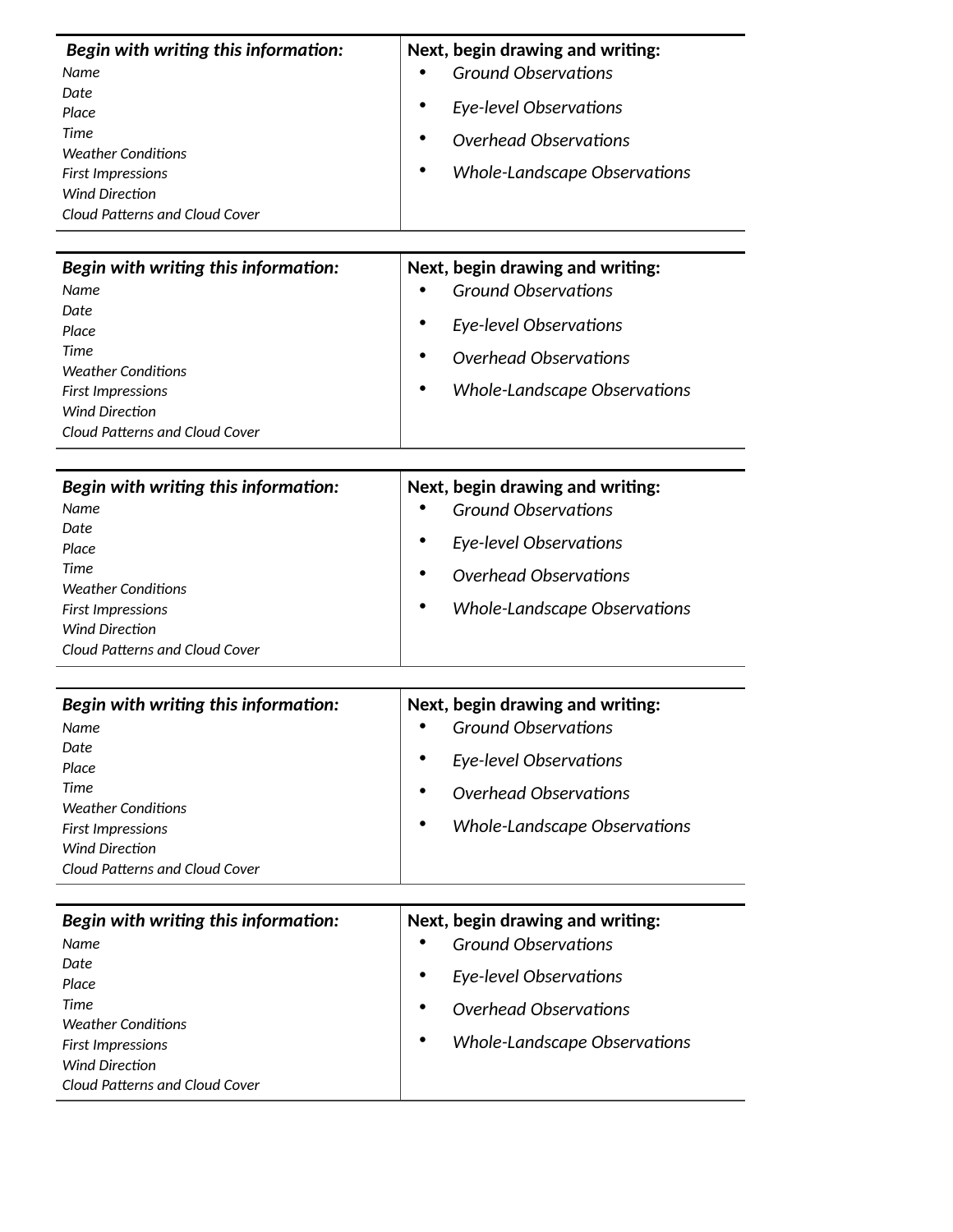| Begin with writing this information: |           | Next, begin drawing and writing: |
|--------------------------------------|-----------|----------------------------------|
| Name                                 | $\bullet$ | <b>Ground Observations</b>       |
| Date                                 |           |                                  |
| Place                                |           | Eye-level Observations           |
| Time                                 | $\bullet$ | Overhead Observations            |
| <b>Weather Conditions</b>            |           |                                  |
| First Impressions                    | ٠         | Whole-Landscape Observations     |
| <b>Wind Direction</b>                |           |                                  |
| Cloud Patterns and Cloud Cover       |           |                                  |

| Begin with writing this information:<br>Name | Choose an object in nature, and then begin drawing and writing:                                                                                                                                        |
|----------------------------------------------|--------------------------------------------------------------------------------------------------------------------------------------------------------------------------------------------------------|
| Date                                         | <b>Descriptive:</b> What is it like? What are its distinctive features; what does it do? How does it<br>look, feel, smell, move, sound, change, behave? Who is it? Where is it? If it could talk, what |
| Place                                        | would it say?                                                                                                                                                                                          |
| Time                                         |                                                                                                                                                                                                        |
| <b>Weather Conditions</b>                    | Interpretive: How did it get this way? Why is it here? Who are its neighbors? How does it get<br>along with them? What are its ultimate concerns? Where did it come from? What was here                |
| <b>First Impressions</b>                     | before and what will come after? In what patterns and processes does it participate? What                                                                                                              |
| <b>Wind Direction</b>                        | invisible dimensions of this place does this thing reveal?                                                                                                                                             |
| Cloud Patterns and Cloud Cover               | Speculative: What does this thing have to teach us? How does it speak to the human world?<br>What truths does it embody? What can I learn from it? What mystery does it hold?                          |

| Begin with writing this information:<br>Name | Choose an object in nature, and then begin drawing and writing:                                                                                                                                                  |
|----------------------------------------------|------------------------------------------------------------------------------------------------------------------------------------------------------------------------------------------------------------------|
| Date                                         | Descriptive: What is it like? What are its distinctive features; what does it do? How does it look,<br>feel, smell, move, sound, change, behave? Who is it? Where is it? If it could talk, what would it<br>say? |
| Place                                        |                                                                                                                                                                                                                  |
| Time                                         |                                                                                                                                                                                                                  |
| <b>Weather Conditions</b>                    | <b>Interpretive:</b> How did it get this way? Why is it here? Who are its neighbors? How does it get<br>along with them? What are its ultimate concerns? Where did it come from? What was here                   |
| <b>First Impressions</b>                     | before and what will come after? In what patterns and processes does it participate? What                                                                                                                        |
| Wind Direction                               | invisible dimensions of this place does this thing reveal?                                                                                                                                                       |
| Cloud Patterns and Cloud Cover               | Speculative: What does this thing have to teach us? How does it speak to the human world?<br>What truths does it embody? What can I learn from it? What mystery does it hold?                                    |

| Begin with writing this information:<br>Name | Choose an object in nature, and then begin drawing and writing:                                                                                                                                                         |
|----------------------------------------------|-------------------------------------------------------------------------------------------------------------------------------------------------------------------------------------------------------------------------|
| Date                                         | <b>Descriptive:</b> What is it like? What are its distinctive features; what does it do? How does it<br>look, feel, smell, move, sound, change, behave? Who is it? Where is it? If it could talk, what<br>would it say? |
| Place                                        |                                                                                                                                                                                                                         |
| Time                                         |                                                                                                                                                                                                                         |
| Weather Conditions                           | Interpretive: How did it get this way? Why is it here? Who are its neighbors? How does it get<br>along with them? What are its ultimate concerns? Where did it come from? What was here                                 |
| <b>First Impressions</b>                     | before and what will come after? In what patterns and processes does it participate? What                                                                                                                               |
| <b>Wind Direction</b>                        | invisible dimensions of this place does this thing reveal?                                                                                                                                                              |
| Cloud Patterns and Cloud Cover               | Speculative: What does this thing have to teach us? How does it speak to the human world?<br>What truths does it embody? What can I learn from it? What mystery does it hold?                                           |